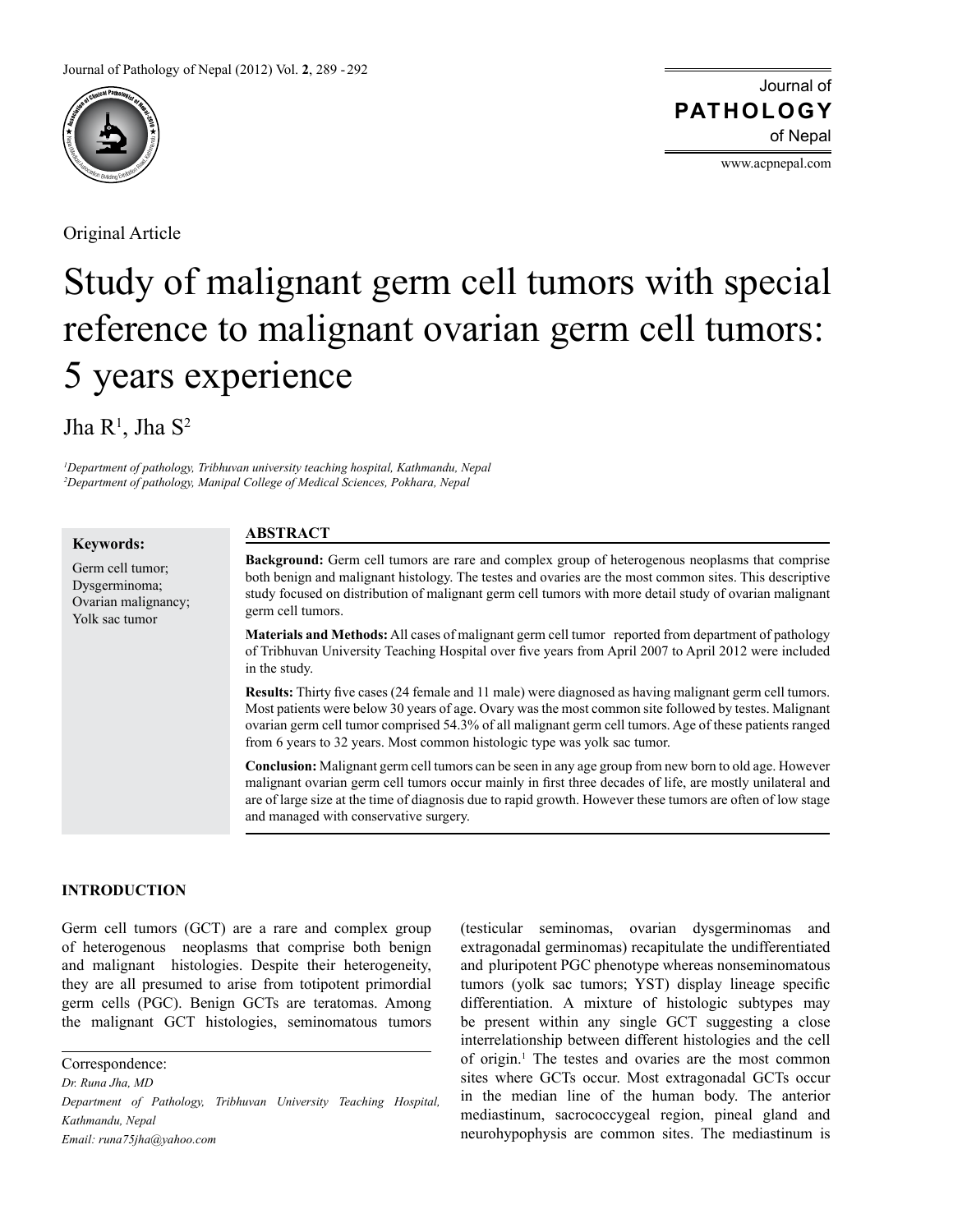| Table 1: Site distribution of malignant germ cell tumors<br><b>Site</b><br><b>Number</b><br>Percent $(\% )$ |  |       |  |  |
|-------------------------------------------------------------------------------------------------------------|--|-------|--|--|
| Ovary                                                                                                       |  | 543   |  |  |
| <b>Testes</b>                                                                                               |  |       |  |  |
| Sacrococcyx                                                                                                 |  | 86    |  |  |
| Mediastinum                                                                                                 |  | 5.8   |  |  |
| Vagina                                                                                                      |  |       |  |  |
| Chest                                                                                                       |  | 29    |  |  |
| Kidney                                                                                                      |  | 29    |  |  |
| <b>Total</b>                                                                                                |  | 100.0 |  |  |

**Table 2: Distribution by histological type of total malignant germ cell tumor**

| <b>Histopathological diagnosis</b> | Number | Percent $(\% )$ |
|------------------------------------|--------|-----------------|
| Yolk sac tumor                     |        | 28.6            |
| Mixed germ cell tumor              |        | 22 Y            |
| Immature teratoma                  |        |                 |
| Dysgerminoma                       |        |                 |
| Seminoma                           |        |                 |
| Choriocarcinoma                    |        |                 |
| Embryonal carcinoma                |        |                 |
| Total                              |        |                 |

**Table 3: Distribution by histological type of malignant ovarian germ cell tumor**

| <b>Histopathological diagnosis</b> | Number | Percent $(\% )$ |
|------------------------------------|--------|-----------------|
| Yolk sac tumor                     |        | 36.8            |
| Dysgerminoma                       |        | 263             |
| Mixed germ cell tumor              |        | 21 1            |
| Immature teratoma                  |        | 15.8            |
| Total                              |        |                 |
|                                    |        |                 |

the second most common site affected by GCTs, accounting for 15% of anterior mediastinal tumors in adults and 24% in children. GCTs in other sites such as the pineal gland, neurohypophysis and sacrococcygeal region are rare.2

This descriptive study focuses on distribution of malignant germ cell tumors (MGCT) with more detail study of malignant ovarian germ cell tumors (MOGCT) with respect to age distribution, site, histologic type, stage and mode of treatment.

#### **MATERIALS AND METHODS**

The present study included all cases of MGCTs reported from department of pathology of Tribhuvan University Teaching Hospital over five year from April 2007-April 2012. Patients profile (age, sex), site of tumor, gross findings, microscopic findings, diagnosis and pathological staging were recorded from the histopathology requisition form received with specimen and histopathology report.

### **RESULTS**

During 5 years period, 35 cases (24 female and 11 male) were diagnosed as having MGCT. Age of patients ranged from 1 month to 70 years. However 82.9% patients were below 30 years of age. Ovary was the most common site (54.3%) of MGCT followed by testes (22.9%). Different sites in which these tumors were seen are shown in Table 1. Most common histologic type was YST (28.6%) which showed reticular pattern with several extracullar eosinophilic hyaline globules (fig.1). This was followed by mixed germ cell tumor and immature teratoma.(Table 2) Size of the tumor ranged from 2.5 to 25 cm. Most tumors were unilateral. 21 (60%) of these MGCTs showed areas of necrosis and 7 showed lymphovascular invasion.

When considering the ovarian germ cell tumors alone, MOGCTS comprised 54.3% of all malignant germ cell tumors. Right and left ovaries were equally involved. As seen in Table 3, pure YST was the commonest malignancy (36.8%). Second most common malignancy was dysgerminoma (26.3%). Among 3 patients with immature teratoma, two were grade 1 and one was grade 3. All mixed germ cell tumors (4 cases) had YST component. The other components were embryonal carcinoma in 1, dysgerminoma in 1 and mature cystic teratoma in 2 cases. Embryonal carcinoma showed sheet like growth of anaplastic malignant germ cells with prominent single or mutiple nucleoli (fig.2). Age of these patients ranged from 6 years to 32 years. All except one tumor was more than 10 cm in size at the time of surgery. The size ranged from 7-25 cm (Mean 17.3cm). Most of these (12/19, 63.1%) tumors showed necrosis.

Dysgerminoma was completely solid where as other malignant germ cell tumors were solid or cystic. Grade I immature teratoma was predominantly cystic containing hair and cheesy material where as grade III immature teratoma was pedominanty solid. Most of the MOGCTs were limited to ovary however 3 tumors (2 yolk sac tumors, 1 mixed germ cell tumor) showed omental deposits. Conservating surgey with unilateral salpingo-oophorectomy, contralateral ovarian biopsy and omental biopsy was performed in all but one case. Capsular rupture was seen in 3 cases (2 YST and 1 mixed GCT with YST and mature cystic teratoma components). Most tumors (57.9%) were stage T1.

### **DISCUSSION**

MOGCTs are rare tumors, comprising approximately 5% of all ovarian malignancies. They are derived from primitive germ cells of the embryonic gonad. Depending on the origin of differentiation, MOGCTs are classified as dysgerminomas and nondysgerminomas. The most frequently encountered subtype is dysgerminoma. The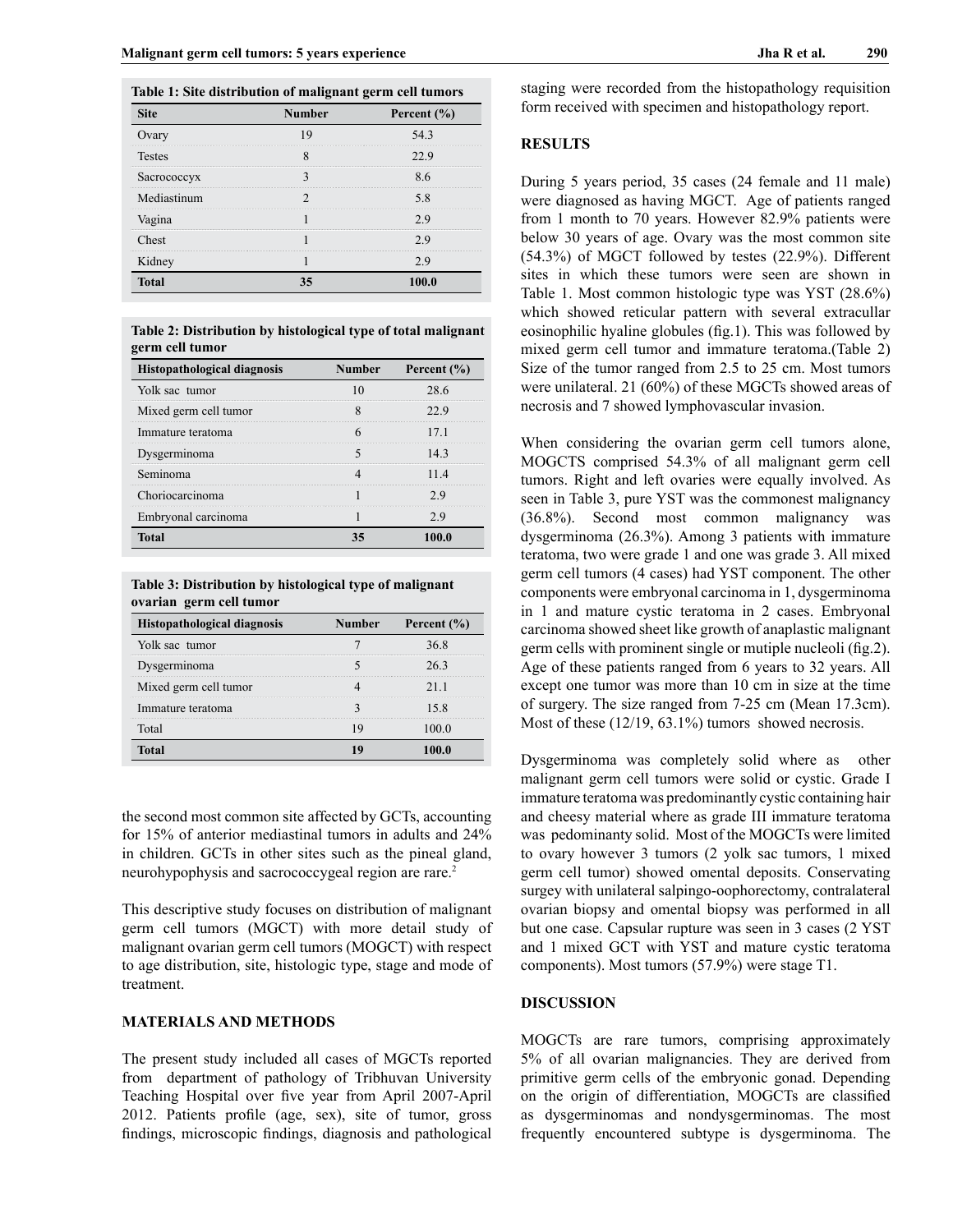majority of nondysgerminomatous tumors, consist of YST, immature teratomas, and mixed germ cell tumors. Embryonal carcinoma, choriocarcinoma, and polyembryoma type account for only 5%–10% of patients and rarely exist in pure form.3,4 These tumours can occur in women at any age, but peak incidence is seen during early 20's.

The incidence of malignant germ cell tumor in TUTH was 0.1% (35/30618) out of which 27 were gonadal. Ovarian tumors were more common than testicular tumors. The patients with MOGCT were young. All except one tumor was more than 10 cm in diameter with mean tumor diameter of 17.3cm. This is comparable to study of Lertkhachonsuk R et al who found all MOGCTs to be more than 10 cm.5 In a previous report most MOGCTs were unilateral.<sup>6</sup> Bilateral ovarian involvement is rare, except in the case of pure dysgerminoma. Bilateral involvement also may occur in advanced disease in which there is metastasis from one ovary to the opposite and in cases of mixed germ cell tumors with a dysgerminoma component.<sup>7</sup> In this study bilateral ovarian involvement was seen only in one case. This was advanced stage (T3c) YST with extensive lymphovascular invasion, involvement of ipsilateral fallopian tube and multiple omental tumor deposits. None of the five dysgerminomas were bilateral. Lertkhachonsuk R et al report bilateral ovarian involvement in 4.5% cases.<sup>5</sup> Like other studies, in our study also right and left aadnexa were almost equally involved. However unlike other studies which found dysgerminoma to be the commest histological type of MOGCT, we found YST to be the commonest.<sup>5,8</sup> Even all the mixed germ cell tumors had prominent yolk sac component.

Even though tumors were of large size, most of the patients presented with stage I, this may be due to the rapid progression of tumors because of which early diagnosis was done.

Clinically, a substantial majority of patients with germ cell tumours present with abdominal pain, abdominal distension or a pelvic mass. Approximately 10 percent of patients will present with acute abdominal pain, usually caused by rupture, haemorrhage or torsion of the ovarian mass.9 Before introduction of combination chemotherapy, the prognosis for patients with MOGCT was rather dismal. Survival rates have dramatically improved with the use of combination regimens including vincristine / dactinomycin /cyclophosphamide (VAC) and platinumbased combinations. Currently, cure rates for patients with early-stage MOGCT approach 100%. In advancedstage disease, cure rates reach approximately 75% with a combined approach incorporating appropriate surgery and the bleomycin/ etoposide/cisplatin (BEP) regimen.<sup>10</sup>

Because of unilateral and highly chemosensitive tumor, unilateral salpingo-oophorectomy with preservation of contralateral ovary and the uterus is appropriate surgical



*Figure 1: Yolk sac tumor. Reticular pattern with numerous eosinophilic hyaline globules (HE stain, X400).*



*Figure 2: Embryonal carcinoma. Sheet like growth of anaplastic malignant germ cells (HE stain, X400).*

treatment for most patients with MOGCT. In the present study all but one (94.7%) patients were treated with conservative surgery (unilateral salpingo-oophorectomy) for primary therapy. In study of Lertkhachonsuk R et al, more than 60% received conservative surgery for primary therapy.<sup>5</sup>

Advanced stage may be associated with certain histologic type. Patients with nondysgerminoma histology, particularly tumors with YST elements presented with more advanced stage than those with dysgerminoma in study of Cicin I et al.<sup>11</sup> Mitchell et al also showed that pure YST histology is a significant negative prognostic factor.<sup>3</sup> We also found that all dysgerminomas were stage 1. Only two tumors were stage 3 and both of these were YST.

Approximately 60% of testicular tumors are mixed GCTs. The prevalence of mixed GCTs is lower in the ovary.<sup>2</sup> This was seen in our study also. Eight cases of MGCTs were seen in testes and 50% of these were mixed GCTs where as only 21% of ovarian MGCT were mixed GCTs.

According to literature, 5% of the MOGCTs are of extragonadal origin.12 Malignant mediastinal germ cell tumors represent between 1% and 5% of all germ cell neoplasms and account for 10% to 20% of malignant tumors arising the anterior mediastinum.<sup>13</sup> In this study also majority of MGCT occurred in gonads. However 22.8% of MGCTs were extragonadal in origin. This may be due to small number of cases included in our study.